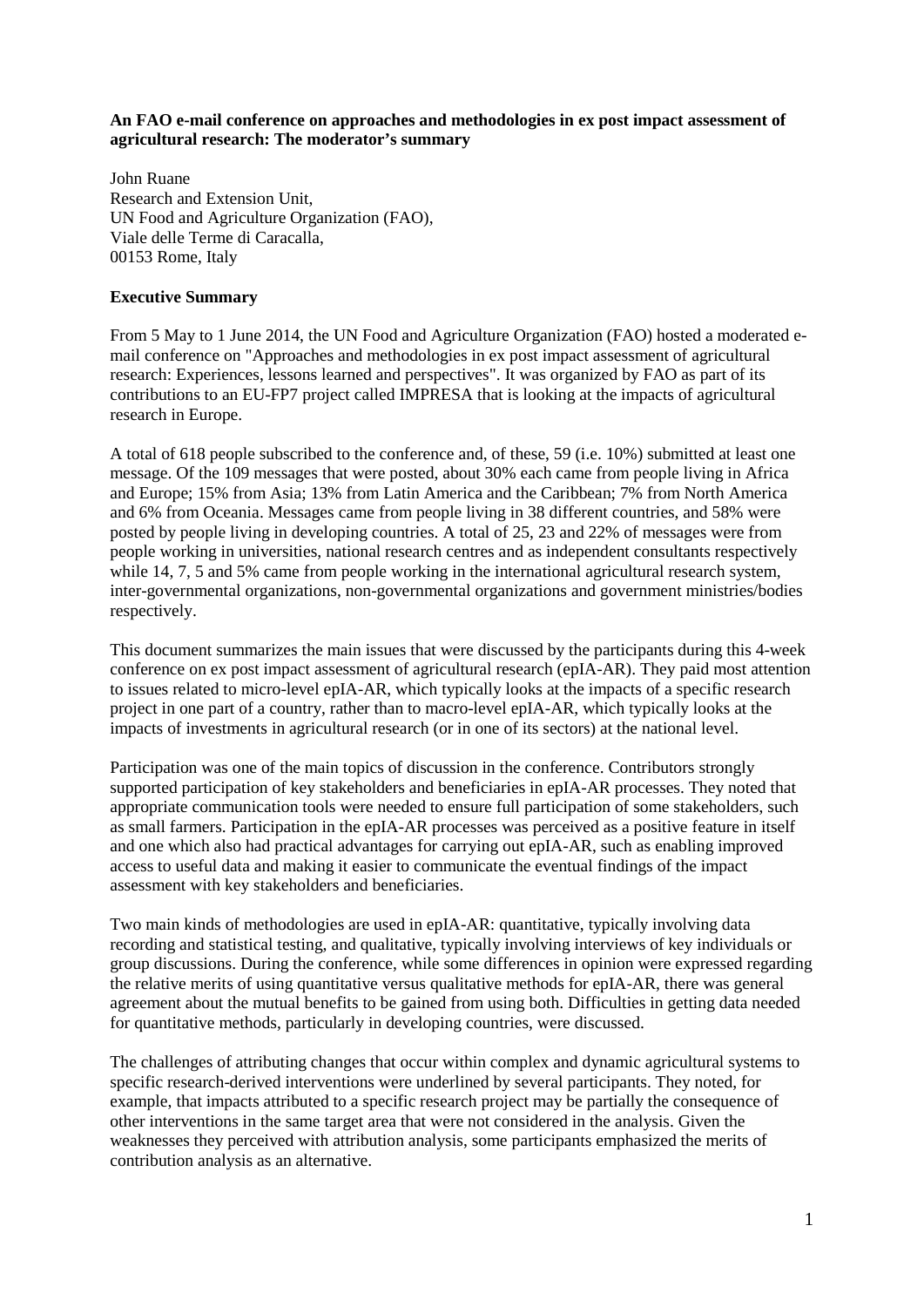The importance of getting relevant and reliable data for epIA-AR was underlined on many occasions throughout the conference. The need for planning to ensure that appropriate data are collected and available for evaluation studies in the future was underlined. Practical challenges were described in getting data for indicators of the social and environmental impacts of agricultural research as well as getting reliable data on adoption rates, because farmers often modify the research-derived innovations to their own situations. To be able to assess the impacts of research institutions, there was a call to collect relevant baseline data.

While the main focus of the e-mail conference was on 'how' to do epIA-AR, there was also ample discussion regarding why and when it should be done and what kind of impacts should be assessed.

Regarding why, the two main objectives mentioned by participants were accountability and learning. It was argued that the objectives might influence what epIA-AR methodology to use (quantitative versus qualitative) or what kind of research initiatives to assess.

Regarding when, while participants seemed to fully support the idea that impacts refer to long-term effects of the research-derived intervention, discussions indicated a lack of consensus regarding what exactly 'long-term' means and consequently when epIA-AR should be carried out. Discussions also indicated that the length of time between completion of the research project and undertaking the epIA-AR could influence the impacts that are found.

Regarding what, several participants underlined that, in addition to economic impacts, it was also necessary to assess the impacts of agricultural research on the non-economic dimensions and they described some of the initiatives that had taken place and approaches used to assess these noneconomic impacts. The strengths and weaknesses of using the sustainable livelihoods approach for epIA-AR, encompassing both the economic and non-economic impacts within a single holistic framework, were described.

Three specific methodological issues were also debated in some detail during the conference. The first concerned the merits of social network analysis as a tool in epIA-AR, where participants expressed divided opinions. Second was the validity of propensity score matching to deal with potential 'selection bias' when farmers themselves decide whether to adopt a given innovation, where participants proposed a number of more suitable quantitative methods. Third was about the appropriate criteria to use when choosing case studies for epIA-AR analysis.

Finally, several messages in the conference bemoaned the lack of resources and capacities for epIA-AR and that the subject area was not given sufficient importance by researchers and research institutions.

#### **1. Background to the e-mail conference**

The UN Food and Agriculture Organization (FAO) is one of nine partners participating in a 38-month collaborative research project called IMPRESA [\(http://www.impresa-project.eu/\)](http://www.impresa-project.eu/) which began in November 2013 and is funded by the European Union (EU) Seventh Framework Programme. The project aims to assess the economic, environmental and social impacts of research on European agricultural and food systems (Chartier and Midmore, 2014).

IMPRESA explores the connection between research and innovation in agriculture and addresses questions regarding how scientific research affects agriculture and why certain insights lead to innovation and impact, while others do not; how research-derived innovations reach farmers; what the causal chains are for agro-ecological and socio-economic impacts; and what factors enable, foster or limit the effectiveness of agricultural research.

In particular, the project will, inter alia,

- Survey the trends, sources and objectives of agricultural research across Europe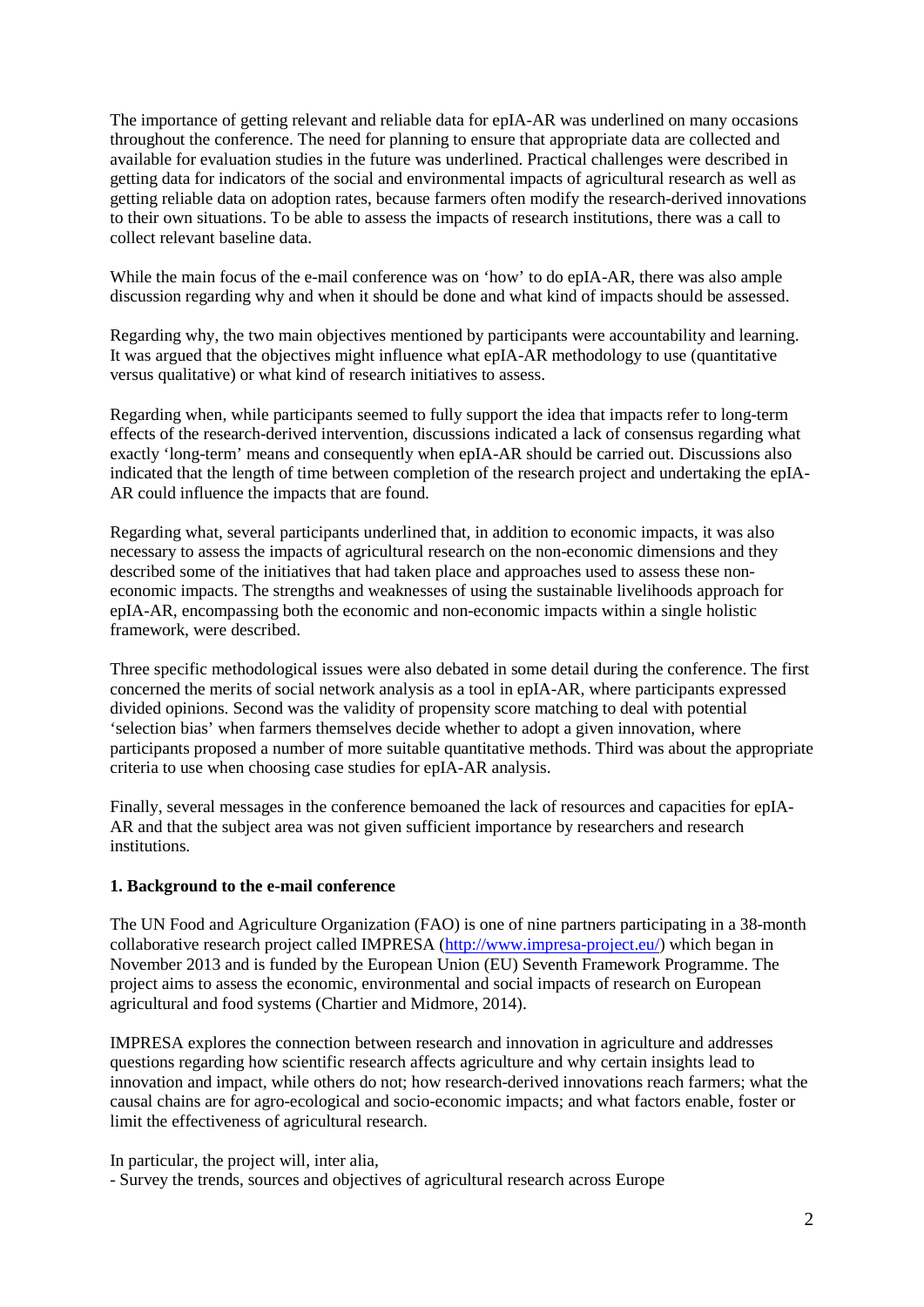- Carry out macro-level impact assessments, studying the impacts that agricultural research had on productivity and other relevant economic, environmental and social dimensions in selected countries - Carry out micro-level impact assessments, through in-depth analysis of the impacts that agricultural research had in six specific case studies

The project is therefore looking at the ex post impacts of agricultural research, where the term 'ex post' refers to the fact that the assessment is done after the intervention (which is derived from agricultural research) has been completed (this is in contrast to ex ante impact assessment, which aims to predict the impacts that a research-led intervention may have in the future). In addition, IMPRESA considers ex post impact assessment (epIA) of agricultural research from various perspectives, from the national level down to that of specific research projects while looking at the impacts of agricultural research on economic as well as various non-economic indicators. These different perspectives can be captured using a wide range of potential methodologies and approaches which may have different statistical and conceptual properties, data requirements and practical implications. Large numbers of both refereed and non-refereed publications are dedicated each year to application of the different methodologies, in epIA of agricultural research (epIA-AR) and of other areas, particularly for microlevel epIA [see, for example, Gertler et al. (2011), Khandker et al. (2010) and Walker et al. (2008) and references therein]. In this fast-evolving area, it was therefore appropriate that at the early stages of the IMPRESA project this e-mail conference was held to get an updated overview of the different experiences, lessons learned and perspectives that people have about the approaches and methodologies used in epIA-AR.

The conference took place as one of the activities within the first IMPRESA work package (on Concept Development and Learning), which is led by FAO and has as one of its main aims the establishment of a common framework to update concepts and methodologies for impact assessment of agricultural research. In the week before the conference, the moderator sent the conference Background Document (Ruane, 2014) to the subscribers. The document's aim was to provide an easily-understandable introduction and brief overview of the approaches and methodologies used in epIA-AR. It began with an introduction to the general area of evaluation, with definitions of the main relevant terms, and then narrowed down to epIA, one component of the whole evaluation package. It proceeded to describe the main approaches and methodologies used for carrying out epIA-AR. These were classified into two broad groups: macro-level assessments, typically looking at the impacts of agricultural research (or one of its sectors) at the national level, and micro-level assessments, typically looking at the impacts of a specific research-derived innovation in a given region of a country. The document also briefly considered how the epIA-AR results were communicated to donors and policymakers and how they subsequently used them. It concluded with a series of questions which participants were asked to address during the conference.

The conference ran from on 5 May to 1 June 2014. In his opening message to the conference, the moderator welcomed the participants to the conference and briefly reminded them of some of its main guidelines, i.e. that participants should introduce themselves briefly in their first posting to the conference; that they are assumed to be speaking on their own behalf and not on behalf of their employers; and that messages should not exceed 600 words. The conference was open for anyone to join and there were just under 500 subscribers when the conference began which rose to 618 on 1 June when the conference finished. Of these, 59 (i.e. 10%) submitted at least one message.

In their introductions, people posting messages typically provided their full work address and a description of their professional background and current occupation. Based on this, an analysis was carried out by country, geographical area and work. Note, the analysis is based on where people were living when they posted the message and does not indicate where they come from originally.

Of the 109 messages that were posted, 30% came from people living in Africa; 29% from Europe; 15% from Asia; 13% from Latin America and the Caribbean; 7% from North America and 6% from Oceania. A total of 63 messages (i.e. 58%) were posted by people living in developing countries.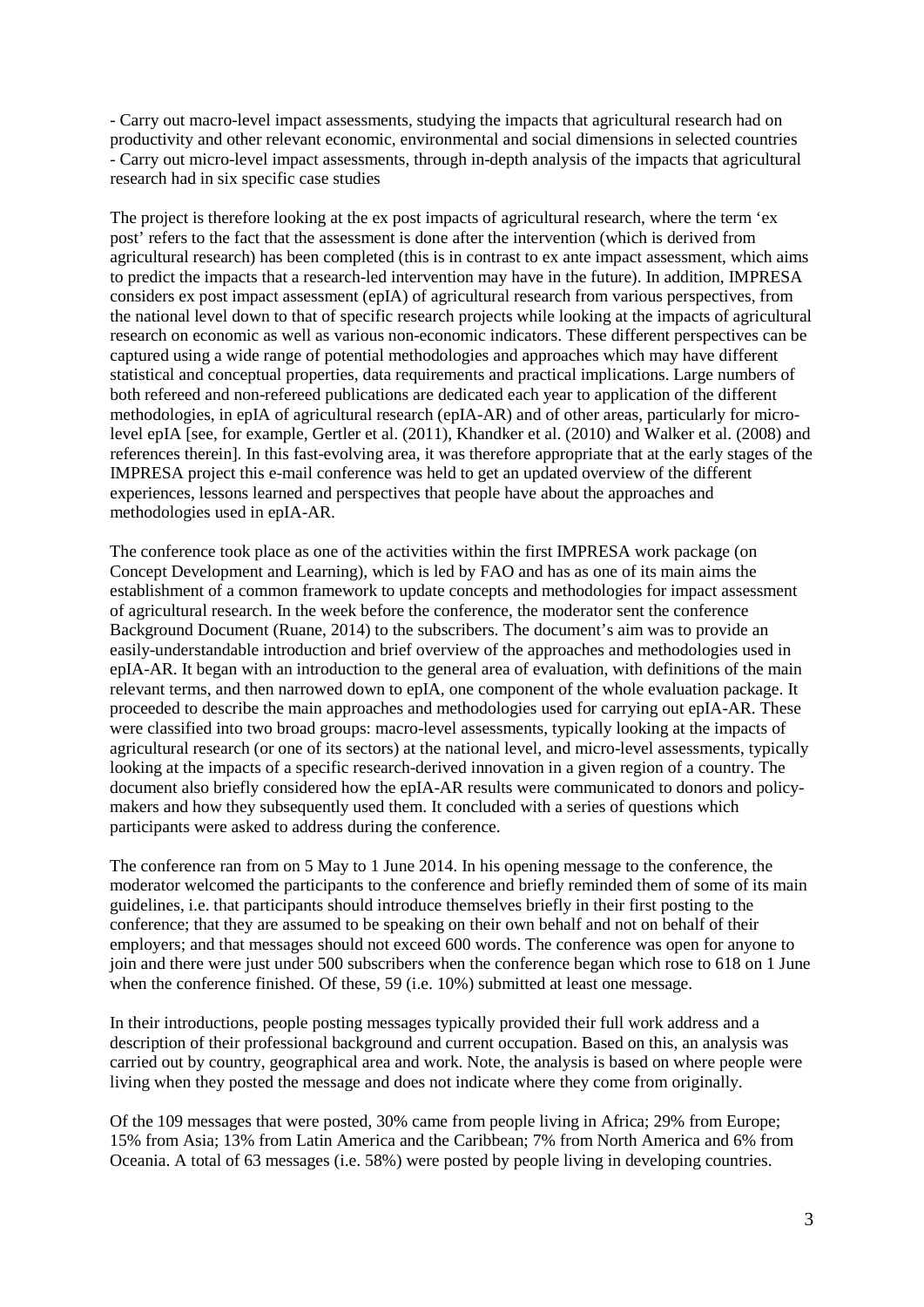The messages came from people living in 38 different countries. The greatest number came from people living in Uruguay, Switzerland, the United States of America, Australia, Ghana, India, Hungary, Indonesia, Italy, the Netherlands, Kenya and Nigeria (all with four messages or more).

Participants in the conference also came from a wide range of work environments. Of the 109 messages, 25% were from people working in universities; 23% from national research centres; 22% from independent consultants; 14% from people working in the international agricultural research system, mostly in Consultative Group on International Agricultural Research (CGIAR) centres; 7% from people working in inter-governmental organizations (mostly FAO); 5% from non-governmental organizations (NGOs) and 5% from people working in government ministries or bodies.

# **2. Summary of the main issues discussed in the conference**

For people wishing to consult the original messages, it is recommended to visit [http://www.fao.org/fileadmin/user\\_upload/research\\_extension/docs/impactmsgs.pdf](http://www.fao.org/fileadmin/user_upload/research_extension/docs/impactmsgs.pdf) (630 KB), where the messages have been formatted for easier reading (e.g. the moderator's comments are in italics). Alternatively, they are available at <https://listserv.fao.org/cgi-bin/wa?A0=Impact-L> where the message archives are searchable, with a 'free text' search button on the right hand side of the webpage. The original messages can also be viewed in chronological order (latest on top) for May and June 2014 at <https://listserv.fao.org/cgi-bin/wa?A1=ind1405&L=Impact-L&O=D&H=0&D=1&T=1> and <https://listserv.fao.org/cgi-bin/wa?A1=ind1406&L=Impact-L&O=D&H=0&D=1&T=1> respectively.

Messages were numbered from 1 to 109 in order of posting to allow easy cross referencing during the conference. Some of the individual messages are referred to in this document, where the number of the message is provided within brackets with the author's surname. For messages written by more than one person (i.e. nrs. 31, 72 and 88), only the first author's name is provided here. All of the messages posted during the conference can be read in their entirety using the web links provided above.

In this Section, the goal is to summarize discussions on the main issues that received most attention in the conference. These issues are:

- Participation of stakeholders in the epIA-AR processes (Section 2.1);
- Merits of quantitative versus qualitative methods  $(2.2)$ ;
- Difficulties of attributing changes to research-derived interventions (2.3);
- Importance of getting good data for epIA-AR analysis  $(2.4)$ ;
- Motives (2.5) and timing (2.6) of epIA-AR;
- Analysis of non-economic versus economic impacts in epIA-AR (2.7);
- Three specific methodological issues, i.e. social network analysis, selection bias and criteria for choosing case studies (2.8);
- Lack of resources and capacities to carry out epIA-AR (2.9).

Finally, Section 2.10 summarizes a number of other specific issues that were discussed briefly.

Throughout the conference, most discussion focused on issues related to micro-level rather than macro-level epIA-AR.

# **2.1 Participation of stakeholders and beneficiaries in the impact assessment processes**

Participation was one of the main topics of discussion in the conference. Contributors strongly supported participation of key stakeholders and beneficiaries in epIA-AR processes. They noted that appropriate communication tools were needed to ensure full participation of some stakeholders, such as small farmers. Participation in the epIA-AR processes was perceived as a positive feature in itself and one which also had practical advantages for carrying out epIA-AR, such as enabling improved access to useful data and making it easier to communicate the eventual findings of the epIA-AR with key stakeholders and beneficiaries.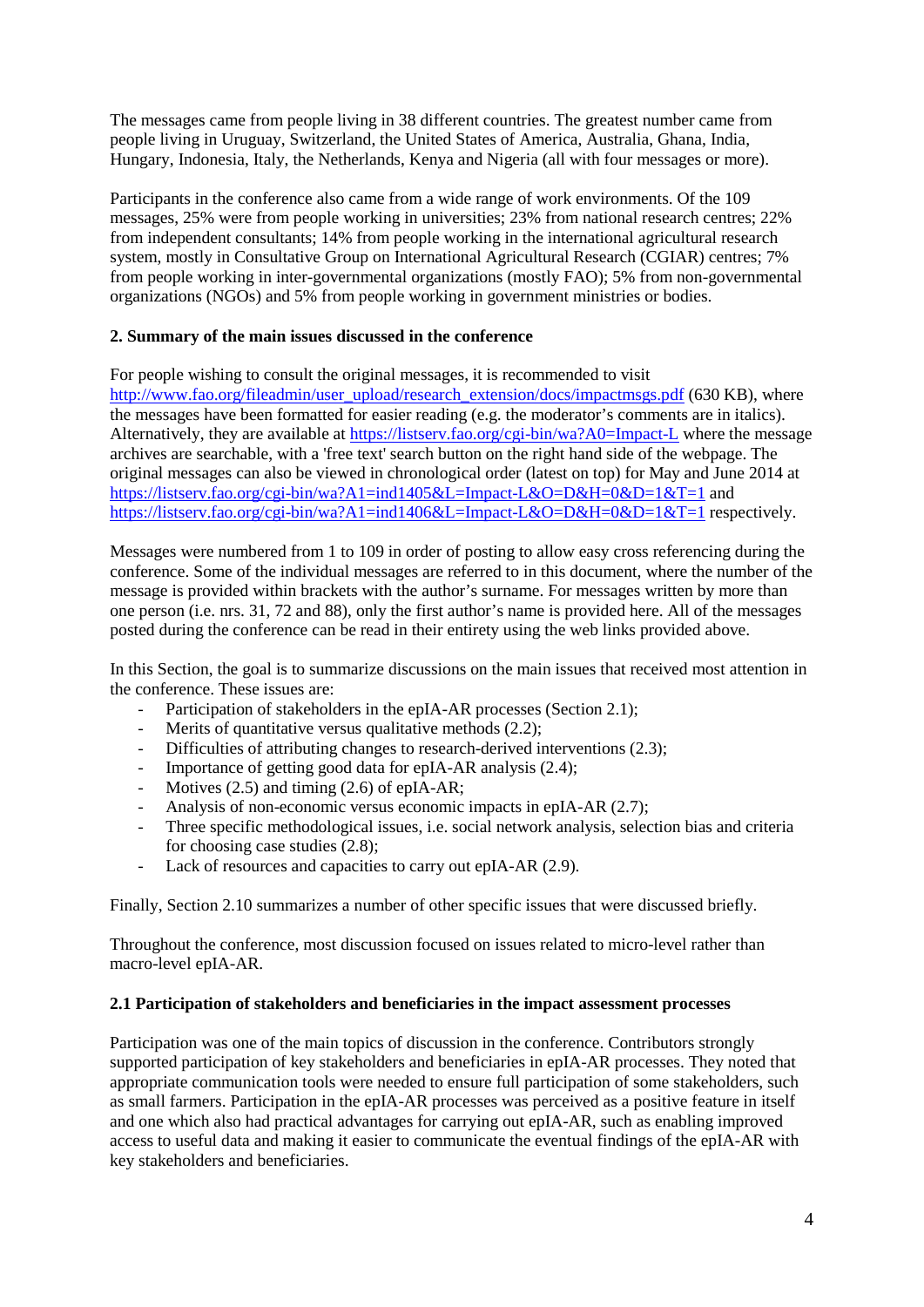As mentioned, contributors strongly supported participation of key stakeholders and beneficiaries in the epIA-AR processes (e.g. Nguyen, 33; Augustyn, 47; Yapi, 51; Vergara, 53; Pareja, 55; Barjolle, 61). For example, Kavoi (36) stated there was a need to "embrace participation/involvement of all concerned stakeholders, especially the farming community on one side because they are better placed to state whether or not the project under review has had any impact on their livelihoods or not and if they could provide evidence to support their information". Yapi (51), supported by Pareja (55), characterized epIA as a multi-disciplinary and participatory undertaking because it needed contributions from all the stakeholders who participated in development of the technology (including plant breeders, agronomists, socio-economists, research managers/administrators and farmers), dissemination of the technology (extension technicians, seed centres and distribution agents, NGOs and farmers) and funding agencies.

Contributors noted that key stakeholders and beneficiaries were often able to participate to different degrees in the epIA-AR processes. Nguyen (5 and 18), supported by Chikezie (105), pointed out that, even when participatory tools have been used in impact assessment, local communities have not been able to participate fully in some cases because local languages were not used. Nguyen (18), supported by Augustyn (47), like Murimi (27), pointed out that appropriate communication tools are essential when dealing with smallholders and Nguyen (54) described a positive example of their use for epIA-AR in the Northwest Highlands of Vietnam. Fieldsend (80) suggested that facilitated group learning was a useful tool, providing an inclusive environment for communication with farmers.

Nguyen (18, 33) differentiated between participation in epIA-AR as "a means", where key stakeholders and beneficiaries are informed and asked to respond to impact assessment questions, or as "an end", where they are empowered to make their assessment and own decisions on how impact could be sustained respectively. Whereas the first might involve people participating in passive ways in impact assessments they considered being carried out for outsiders, he argued that participatory impact assessment should not only help to generate information and statistical data but should also empower local communities towards sustainability (Nguyen, 33).

Participation of stakeholders in epIA-AR processes make it possible to access new data (Olaniyan, 12; Barjolle, 61; Nguyen, 33), although some contributors cautioned about potential bias in the data collected. Mfegue (32), supported by Nguyen (54), suggested that farmers may give biased answers to impact assessment questionnaires if they believe there may be new projects in the pipeline. Tinsley (34) also argued that participatory procedures could easily be manipulated if, for example, participants were asked leading questions. Garrett (37) emphasized, however, that good data can be collected from participatory approaches in epIA but that data validation was very important – "the main idea though is to ensure that no single question is without at least one other validating data point". He explained how bias might arise when using participatory approaches and underlined the importance of training and practice in using them. Kavoi (36), like Tinsley (34), argued that data from participatory approaches should also be complemented by additional independent inputs, concluding that "a combination of the two is more likely to provide evidence-based findings and conclusions of the impact assessment being carried out".

Contributors also argued that one of the advantages of key stakeholders and beneficiaries participating in the epIA-AR processes was that it would make it easier to communicate the findings of the epIA-AR with them. Nguyen (33, 54) and Sheikh (59) noted that these findings are often not shared with key stakeholders such as farmers and local extension actors, and Nguyen (54) argued that the best way to do this was to involve them in the epIA process. Similarly, to get the various stakeholders to read and understand the reports emerging from impact assessment, Augustyn (47) suggested that participatory processes be used to involve them in the epIA processes. To communicate the epIA findings with local stakeholders, Nguyen (54) suggested that it could be done in the field or the most suitable location for them, soon after the epIA processes were completed, and that simple and understandable language should be used. For donors and policy-makers, he suggested that video material or written publications could be produced.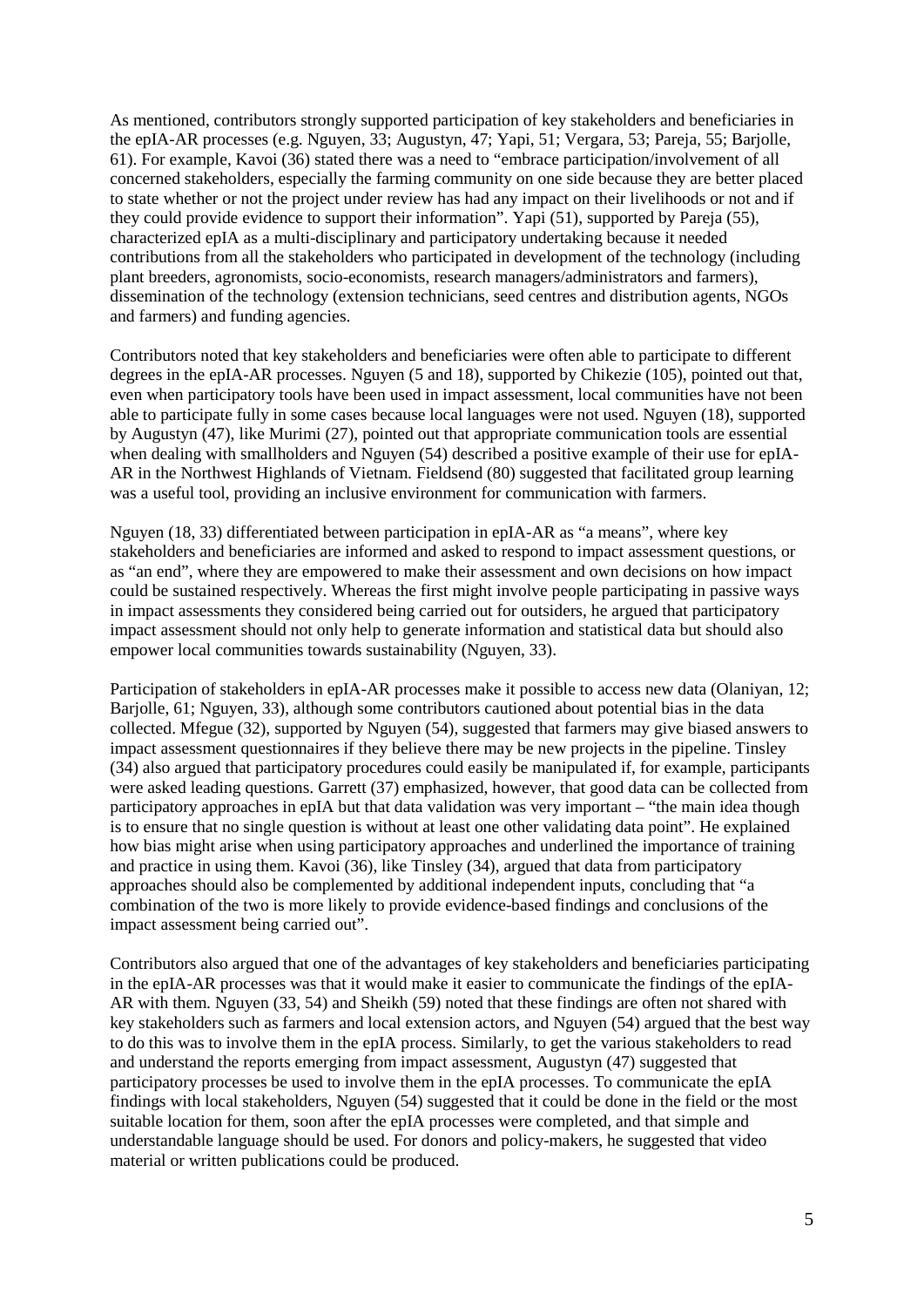During the running of research projects, it was also argued that stakeholders should participate in monitoring and evaluation (Kavoi, 45; Perez, 57; Barret, 97). Vergara (53) described an example from the Philippines where the farmer-beneficiaries were in charge of monitoring the results of new technologies adopted in the field, concluding that "farmers who have been involved since the planning stage up to implementation and monitoring and evaluation are more likely to have a feeling of ownership for the project and more likely to continue implementing the project once funding is already terminated".

## **2.2 Quantitative versus qualitative methods**

As described in the Background Document (Ruane, 2014), methodologies used in epIA-AR can be grouped into those that are quantitative or qualitative, where quantitative methods can be roughly defined as those which produce data in the form of numbers, typically involving data recording and statistical testing, while qualitative methods tend to produce data expressed in prose or textual forms, typically involving interviews of key individuals or group discussions. The quantitative and qualitative methods have different strengths and weaknesses and their deployment involves use of different skills by the people carrying out the epIA-AR.

During the conference, while some differences in opinion were expressed regarding the relative merits of using qualitative versus quantitative methods in epIA-AR, there was general agreement about the mutual benefits from using both. Difficulties in getting data needed for quantitative methods, particularly in developing countries, were discussed.

Several participants advised using both quantitative and qualitative methods (Yapi, 23; Weeraratna, 26; Nguyen, 33; Mukoyi, 87). For example, for the smallholders' context, Olaniyan (12) argued that quantitative assessment is important but it does not necessarily capture all the essential data needed for impact assessment of an agricultural research or development project and that it might need to be complemented with qualitative approaches such as story-telling and participatory group discussions. In a similar vein, Stigler (15) argued that qualitative methods can enrich quantitative designs for epIA-AR by e.g. using semi-structured interviews to determine whether, and to what degree, the quantitative data might be statistically biased and thus help to identify solutions to overcome such problems.

Whereas Stradiot (25) stated that he would measure the impact of research by asking questions and listening, Suryadarma (70, 83) underlined instead the need for quantitative methods, concluding that as the main purpose of an impact evaluation is to measure effect size (how big the impact is) then "quantitative methods must be used. Without quantitative estimates, there is no impact evaluation" (Suryadarma, 70).

Pareja (76) thought this conclusion sounded good in theory but was impossible to apply rigorously in practice because, apart from the economic dimension where quantitative data might be available, data were often lacking for the social and environmental dimensions, especially in developing countries. Suryadarma (83) accepted the point about data scarcity in developing countries, but argued that many social and environmental outcomes are still quantifiable. Pareja (89) agreed about the need for quantitative data for the social dimension but was concerned with the issue of attribution, as so many other factors could influence social impacts, and argued that qualitative methods could be used to identify some social impacts. Barret (97) noted that the potential solution of using quantitative methods for the economic dimension and qualitative methods for other dimensions of impact might sound reasonable in theory but, "in practice the question of data prevails. Adaptation to the evaluation topic and to the local conditions seems a basic rule".

Stigler (95) also reacted to the conclusion of Suryadarma (70), arguing that several authors recently questioned the possibility of using quantitative methods to produce "single number estimates" unless very strong and somewhat unrealistic assumptions were made. Furthermore, he argued that the whole quantitative impact evaluation methodology was looking at the "effects of causes" or, in most cases, the single causal effect of a single cause, rather than the "causes of effects", to seek the causes of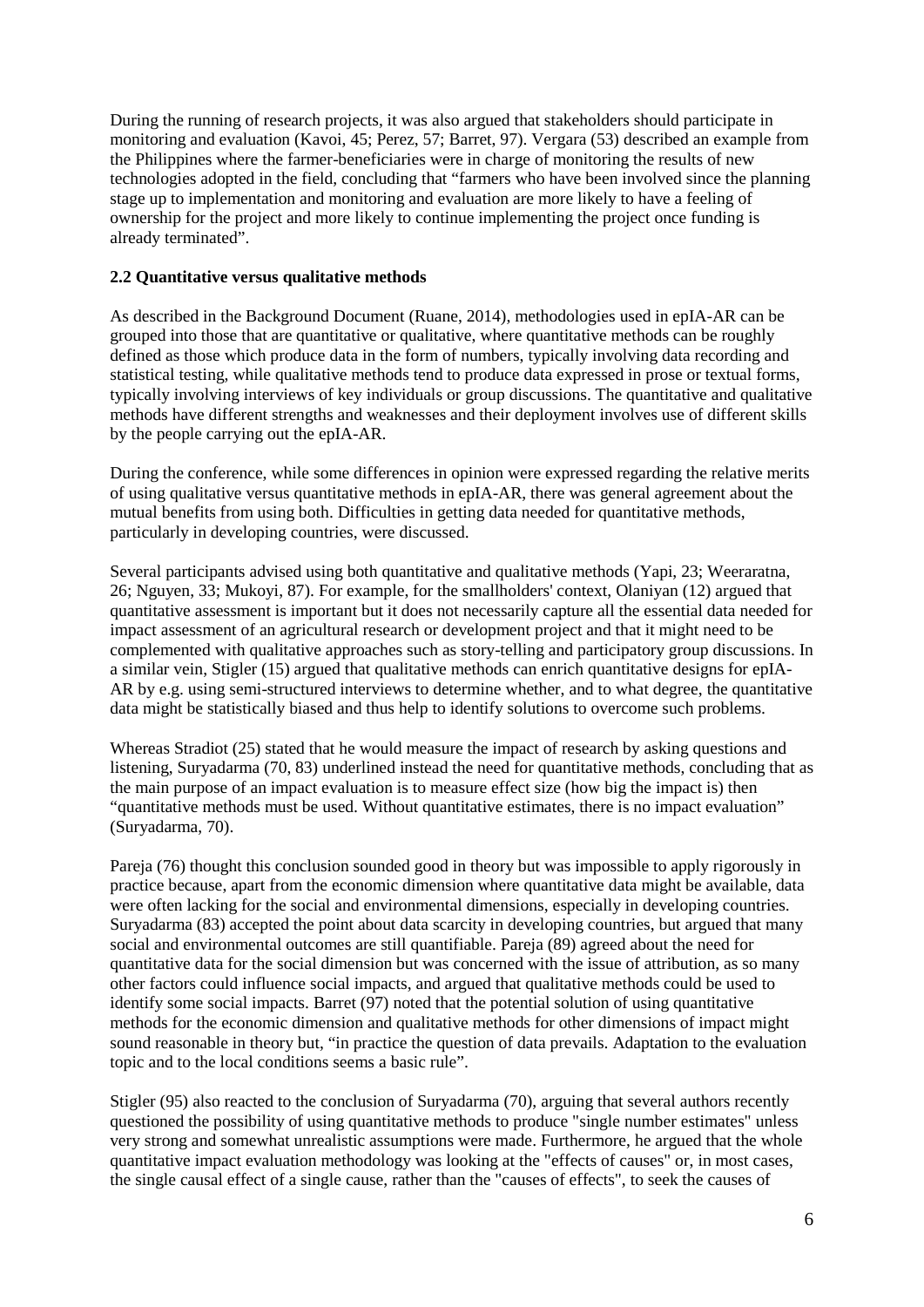observed effects. Suryadarma (100), after providing an example he described as a rigorous quantitative impact evaluation enriched by a similarly rigorous qualitative evaluation, summarized that "the issue is not about qualitative vs quantitative methods. The best impact assessment studies that I know of combine many methods, building the body of evidence, explaining the intermediate outcomes, consider external validity, and internalizing (as much as possible) the complexities and contexts including taking into account other causal factors".

Several participants mentioned the possibility of using impact pathways and theories of change in epIA-AR (e.g. Mayne, 8; Nguyen, 5, 18, 33; Stigler, 30) and some of them discussed their application with respect to quantitative or qualitative methods. Stigler (95) said he was aware of only one quantitative study which had explicitly investigated an impact pathway with more than one arrow linking output to impact and asked if there were others. In response, Suryadarma (100) described an example to assess interventions to improve educational quality in Indonesia, in which he had participated, noting that the project had used a theory of change developed at the start of the project.

## **2.3 Attribution of changes to research-derived interventions**

As described in the Background Document, the issue of attribution, i.e. ascribing a causal link between observed changes and a specific intervention (OECD-DAC, 2010), is a central one in epIA. During the conference, the difficulties of attributing the changes that occur within complex and dynamic agricultural systems to specific research-derived interventions were underlined by several participants. Given the weaknesses they perceived with attribution analysis, some participants emphasized the merits of contribution analysis as an alternative.

Khatiwada (2), Perez (7) and Taye (63, 84, 92) described the complex and dynamic nature of agricultural systems, where there are many interlinked stakeholders and, particularly for agricultural research and extension, there are many actors and sources of information and technology with complex interactions and inputs (Taye, 63). Khatiwada (2), supported by Issaka (3), wondered how all the complexities in such a multi-actor system could be included in the epIA strategies while Taye (63, 84, 92) questioned the role of attribution studies in such complex and dynamic situations, arguing that "the innovation development to dissemination to adoption to impact continuum is characterized by complex and dynamic processes and multi-institutional and plural actors with interweaved roles and contributions. This makes attributing impact to research and extension difficult" (Taye, 84). In a similar vein, Pareja (48) argued that it is usually difficult to attribute impact to a particular body because although an innovation might be the result of an initial institutional effort that led the research work, other stakeholders such as universities, farmer organizations and private companies might also have contributed to its development.

It was argued that such difficulties could lead to misleading results. Taye (84) stated that attribution analysis in research and extension interventions could over-estimate the impacts. Nguyen (5), supported by Mfegue (32), similarly suggested from his review that the impacts from single research projects were sometimes over-estimated due to ignoring overlapping impacts from other initiatives in the same area. Yapi (21) agreed, giving an example where the economic impacts of a new sorghum variety in Chad were boosted by the presence of a FAO-supported seed station in the same area and by the governmental road system which facilitated extension efforts and contributed to the variety's wide adoption by farmers. Yapi (21), however, argued that the problem was related more to transparency than to the approach itself, and that it could be addressed in the epIA-AR by acknowledging all the other projects that could contribute to the impacts and indicating how such contributions were treated in the process. Issaka (28) agreed about the difficulties of attributing impacts to a single project in a target area, but suggested that problems arise because impact assessment specialists are often asked by donors or others to demonstrate what can be attributed to a specific intervention.

Given the weaknesses they perceived with attribution analysis, some participants underlined the advantages of contribution analysis as an alternative (Taye, 84 and 92; Stigler, 95; Barret, 97). Whereas quantitative methods tend to be used for the former, qualitative methods tend to be used for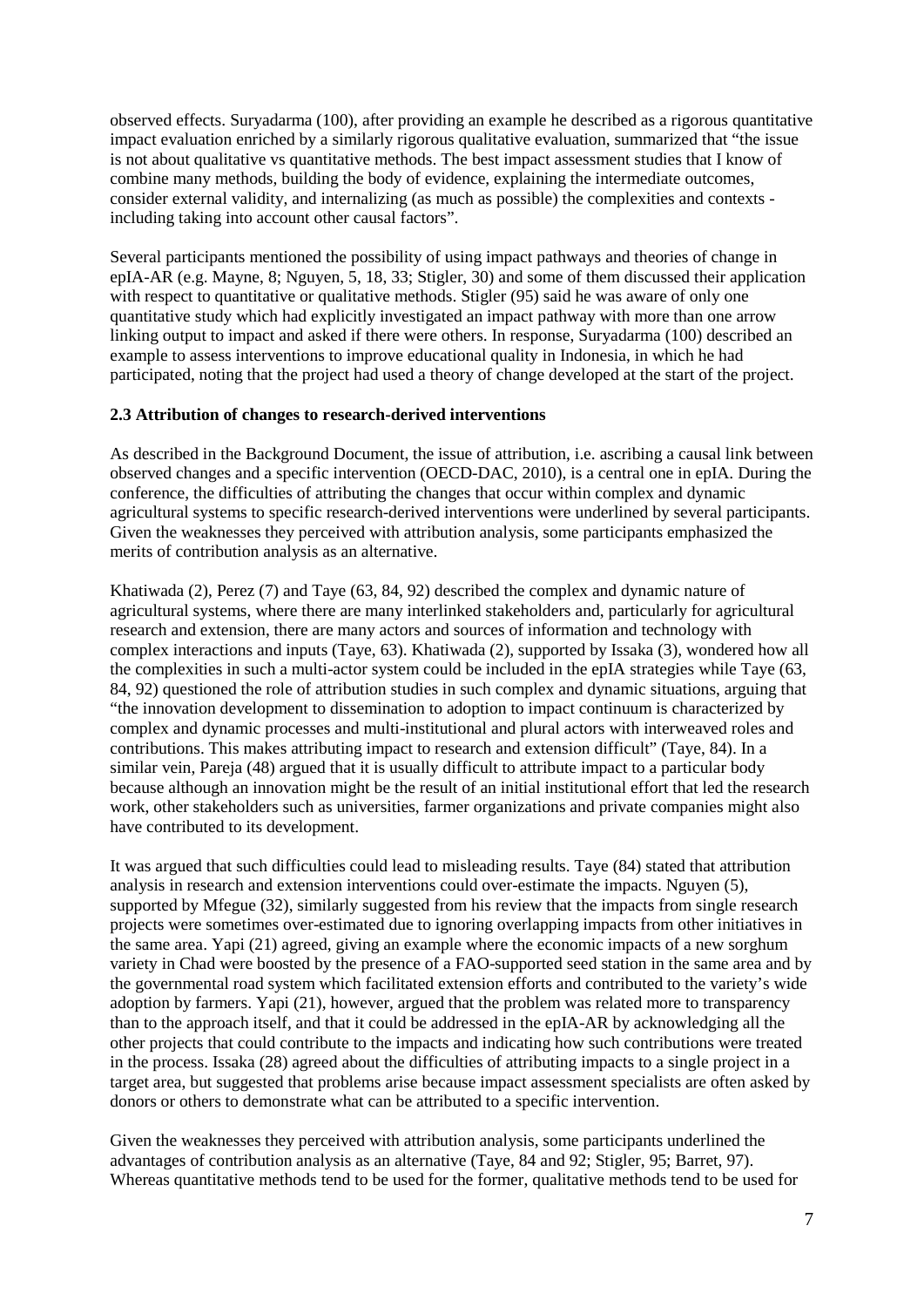the latter. For Taye (84), contribution analysis "offers a step-by-step approach designed to arrive at conclusions about the contribution of an intervention to particular outcomes. The essential value of contribution analysis is that it offers an approach designed to reduce uncertainty about the contribution the intervention is making to the observed results through an increased understanding of why the observed results have occurred (or not!) and the roles played by the intervention and other internal and external factors". Suryadarma (86) argued, however, that proper attribution analysis could also be used to provide in-depth understanding into why observed outcomes occurred as a result of an intervention.

Taye (92) underlined that he was not interested in attribution versus contribution as an academic debate as each had their merits, but argued that when assessing complex and dynamic interventions, as in the case of research and extension, most agree that attribution is not always possible and that contribution analysis is appropriate. Stigler (95) felt that contribution analysis could give the same insights as serious quantitative methods but with the "supplementary advantage that it claims to also uncover the causes of the effects". Barret (97) argued that from the French Agricultural Research Centre for International Development's (CIRAD) experience of dealing with complex and long-term case studies, "attribution seems a fallacy" and that the contribution approach could fit with the agricultural innovation system (AIS) framework they had adopted for their projects. Khatiwada (101) informed the conference about recent guidelines to the Donor Committee for Enterprise Development (DCED) Standard for Results Measurement, which also covered the topic of attribution.

#### **2.4 Importance of getting good data for impact assessment**

The importance of having relevant and reliable data for epIA-AR was underlined on many occasions throughout the conference. The need for planning to ensure that appropriate data are collected and available for evaluation studies in the future was underlined. Practical challenges were described in getting data for indicators of the social and environmental impacts of agricultural research as well as getting reliable data on adoption rates, because farmers often modify the research-derived innovations to their own situations. To be able to assess the impacts of research institutions, there was a call to collect relevant baseline data.

As Pareja (48) wrote, one of the lessons learned from their work on epIA-AR in Uruguay (Pareja et al., 2011) was that "the main limitation for impact evaluation is the absence of reliable information", from solid baseline data through to data on adoption rates and on evidence-based economic, social and environmental impacts. Several people emphasized that even at the research project design stage, sufficient attention should be given to planning its evaluation in the future (Nguyen, 18; Lwezaura, 38; Sonnino, 43; Marquardt, 49). For example, De la Fuente (42) described how she had collected baseline data for a Chilean project on sustainable production of native forests in order to assess in the future the impacts of a specific intervention (a government law). Kavoi (45) said the planning should encompass the kind of data to be collected (when, by whom and for whom); how the collected data will be analysed and the results shared. Perez (57), supported by Magingxa (79), added that there was also a need to go beyond a static assessment with predefined plans and goals because there might be opportunities to change and innovate during the lifetime of a research project and that these changes would need to be tracked and documented. Data recorded during the project, together with the baseline and endline data, would therefore be used for the final project impact evaluation (Perez, 57).

Three particular challenges regarding data for epIA-AR were highlighted. First, Pareja (48, 66, 76 and 89) noted that data for indicators of social and environmental impacts are lacking or difficult to gather, particularly in developing countries. Suryadarma (83) accepted Pareja's point about data scarcity in developing countries, but argued that macro-level data on many social and environmental indicators were nevertheless available, such as the World Development Indicators from the World Bank.

Second, the difficulties in getting reliable adoption data for use in epIA-AR studies were also mentioned, because research-derived innovations may be modified in different ways by different farmers to suit their particular situation (Tinsley, 35; Lwezaura, 38; Yapi, 41; Pareja, 50). This may make it difficult for evaluators to recognize that a given innovation has been adopted by farmers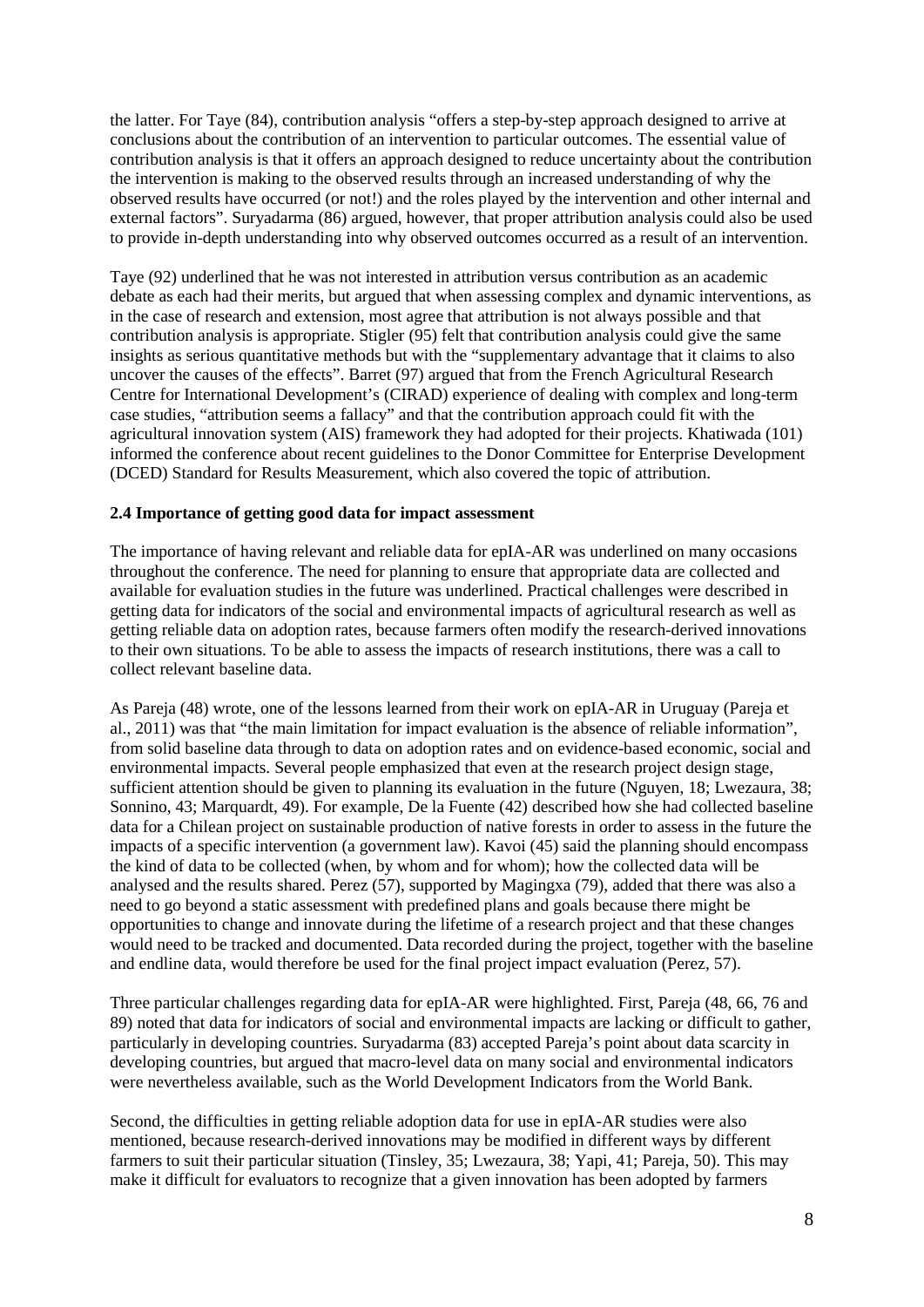(Pareja, 66). To deal with this reality in epIA, Yapi (41) suggested that different classifications of the innovation could be used, with "full size" meaning there was full adoption without any modifications and "medium size" or "small sizes" denoting the extent of the modifications made by farmers before adoption. Pareja (50) suggested, however, that in practice it might not be possible to differentiate between full and partial adoption of an innovation.

Third, Pareja (66) noted that baseline studies are conducted for most development projects but not for research institutions, such as national agricultural research systems or CGIAR centres, which limits the possibilities of being able to assess their impacts. He therefore argued that these institutions should have their own socio-economic units to gather and standardize data, establish baselines and monitor adoption rates over time (Pareja, 48, 66 and 89).

At the national level, Lele (69), supported by Reader (74), underlined the importance of routine data collection, monitoring and evaluation which feeds into policy. She argued that countries need sustained long term capacity to monitor changes in the external and internal environment in a package of areas ranging from research, extension and agricultural education to agricultural finance and market access as together they determine productivity growth.

Finally, in order to make data collection for epIA-AR easier, Wolf (94) suggested that Current Research Information Systems (CRIS), informational tools that are increasingly used to provide, manage and disseminate research information, might be expanded to include information relevant to the impacts of research on society.

# **2.5 Motives for doing impact assessment**

Many of the messages considered the reasons why assessment of the impacts of agricultural research should be carried out (Nguyen, 5, 33 and 54; Lopez, 16; Yapi, 22, 23 and 41; Weeraratna, 26; Issaka, 28; Stevenson, 46; Pareja, 55; Suryadarma, 70 and 100; Stigler, 95; Barret, 97; and Ntakirutimana, 102). The two main objectives mentioned were accountability and learning. It was argued that the objectives might influence what epIA-AR methodology to use (quantitative versus qualitative) or what kind of research initiatives to assess.

The first main reason mentioned was accountability, to investigate whether the resources spent on agricultural research by donors and other research funding bodies had been used properly and wisely and resulted in satisfactory impacts for these investments (e.g. Pareja, 55). As Weeraratna (26) highlighted, this is important because the financial and human resources invested in agricultural research worldwide are very substantial, involving an estimated US\$50 billion in 2009. For agencies which have funded specific research projects, epIA-AR allows them to consider whether the investments they made were worthwhile (Yapi, 23). For example, Henríquez (56) described recent evaluations showing how projects supported by the Regional Fund for Agricultural Technology (FONTAGRO) had strengthened research and institutions in Latin American and Caribbean countries and said that these positive results were being used to encourage decision makers to increase public investment in agricultural R&D.

The other main reason mentioned was learning - about which research-derived interventions work the best (Suryadarma, 100) or might be suitable for replication or scaling up (Stigler, 95) and so that donors might be able to identify beneficial areas for future investment (Yapi, 22).

Stigler (95) argued that the goal of epIA could influence the methodologies used. If epIA was carried out for accountability purposes, he suggested that quantitative methods giving more precise estimates but with less analysis of the mechanisms might be most suitable for donors while if carried out to answer policy questions regarding issues such as replication or scaling up, qualitative methods with less precise estimates but with better insights into the mechanisms by which impacts were achieved might be preferred. In response, Suryadarma (100) argued that the goal of epIA-AR is not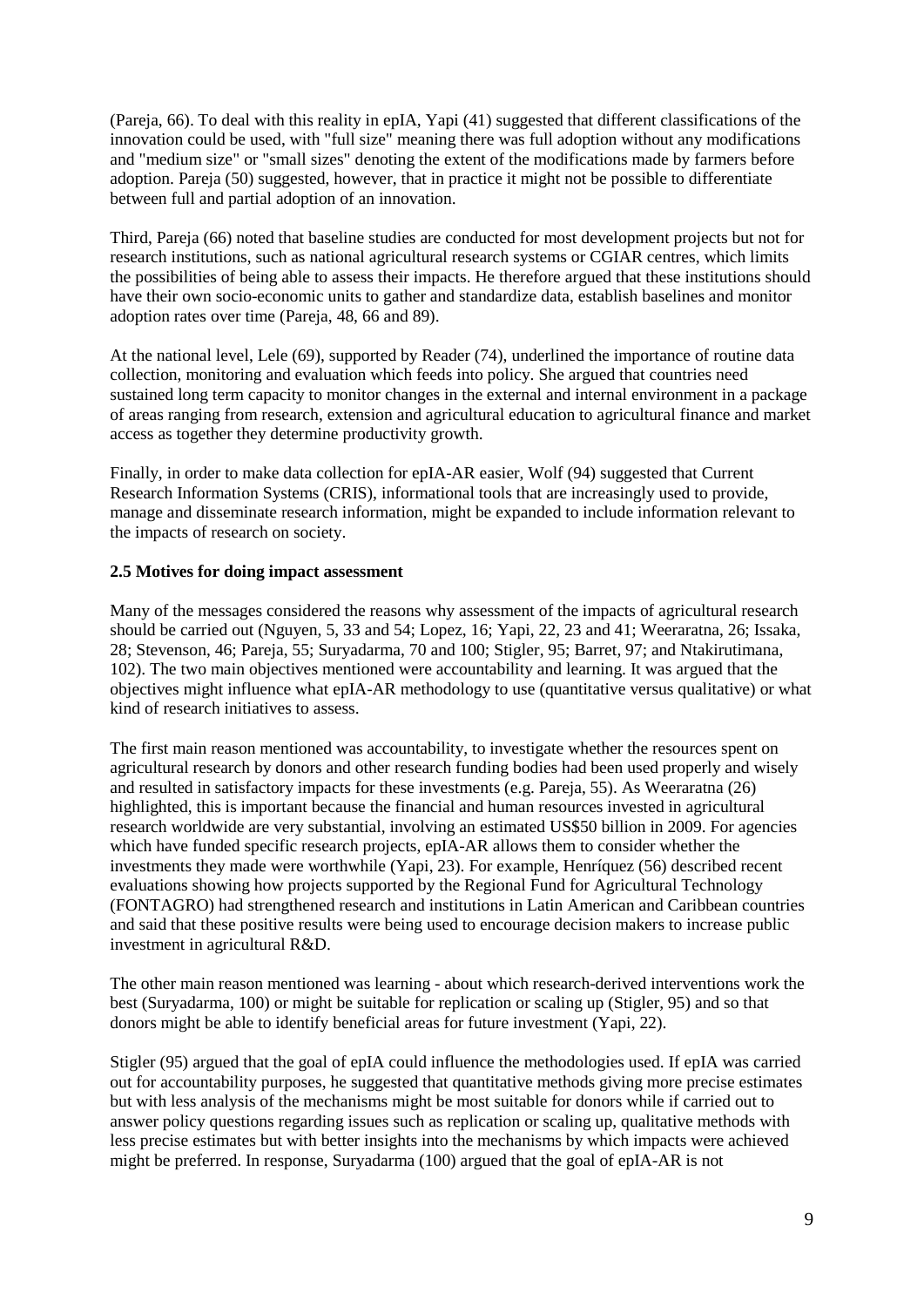accountability but that it enables us to learn which interventions are most successful and that to compare different interventions, quantitative analysis is needed.

Barret (97) argued instead that the main objective of epIA could influence the subject of the evaluation. She said the main objective of impact evaluation at CIRAD, where she worked, was learning and answering beneficiaries and stakeholders' questions and so CIRAD had chosen to evaluate the impacts of sets of projects/programmes. If alternatively the main objective had been accountability to donors, she said they might have chosen to evaluate the impacts of specific research institutions (Barret, 97).

## **2.6 When to carry out impact assessment**

As mentioned in Section 1.3 of the Background Document, the commonly-used OECD-DAC (2010) definition of impacts refers to them as the "positive and negative, primary and secondary long-term effects produced by a development intervention, directly or indirectly, intended or unintended". While participants seemed to fully support the idea that impact refers to long-term effects (Garrett, 4; Steane, 11; Lwezaura, 38; Pareja, 58, 85 and 98; Yapi, 91), discussions indicated a lack of consensus regarding what exactly 'long-term' means and consequently when epIA-AR should be carried out. They also indicated that the length of time between completion of the research project and undertaking the epIA-AR could influence the kind of impacts that are found.

Nguyen (5) reviewed existing impact assessment practices in the Northwest Highlands of Vietnam and found that most only involved short-term impact assessment although he noted that research for development often takes a long time to achieve impacts. Stradiot (25), using an example from greenhouse production in Europe, cautioned that it can take a long time before research-derived innovations are adopted by farmers. One of the lessons that Pareja (48) shared from their impact assessment study of the National Institute for Agricultural Research (INIA) in Uruguay (Pareja et al., 2011) was that, although impacts of innovations are measured some years after farmers have adopted them, there are also recently released technologies showing results (not yet impacts) that need to be considered in the epIA-AR as well as others in the pipeline that need to be seen as "potential future impacts".

Yapi (23) argued that the timing of epIA-AR is crucial and, noting that farmers often learn from observing their neighbours, said that epIA-AR would estimate greater impacts if done some years after a successful project was completed rather than directly afterwards (to allow enough time for spread of the technology to farmers who learned from others). Olaniyan (12), on the other hand, argued that impacts estimated in later years might be lower than the short-term impacts because farmers might drop a new innovation if eventual financial or other incentives related to its adoption disappear once a project finished. Lwezaura (38) pointed out that one of the challenges in this area is that farmers might not adopt the innovation consistently over different years. He also reflected on the number of years that should pass before doing epIA of a completed research project/programme and suggested that it would depend on the nature of the research-derived intervention. For example, if the intervention represented improved maize varieties which mature, go to market and change the farmers' income quickly, he argued the epIA-AR could be done sooner (Lwezaura, 38).

On a separate but related issue, Coli (31) also noted that agricultural R&D encompasses different kinds of activities (basic research, applied research and experimental development) and that the time lag between the R&D activity and assessment of its impacts should depend on the activity (e.g. would be longest for basic research).

#### **2.7 Assessing non-economic impacts versus economic impacts**

As written in Section 2.2.5 of the Background Document, most of the work in epIA-AR continues to focus on economic impacts but there is increasing interest in assessing the impacts of agricultural research on environmental (including natural resources management and sustainability), social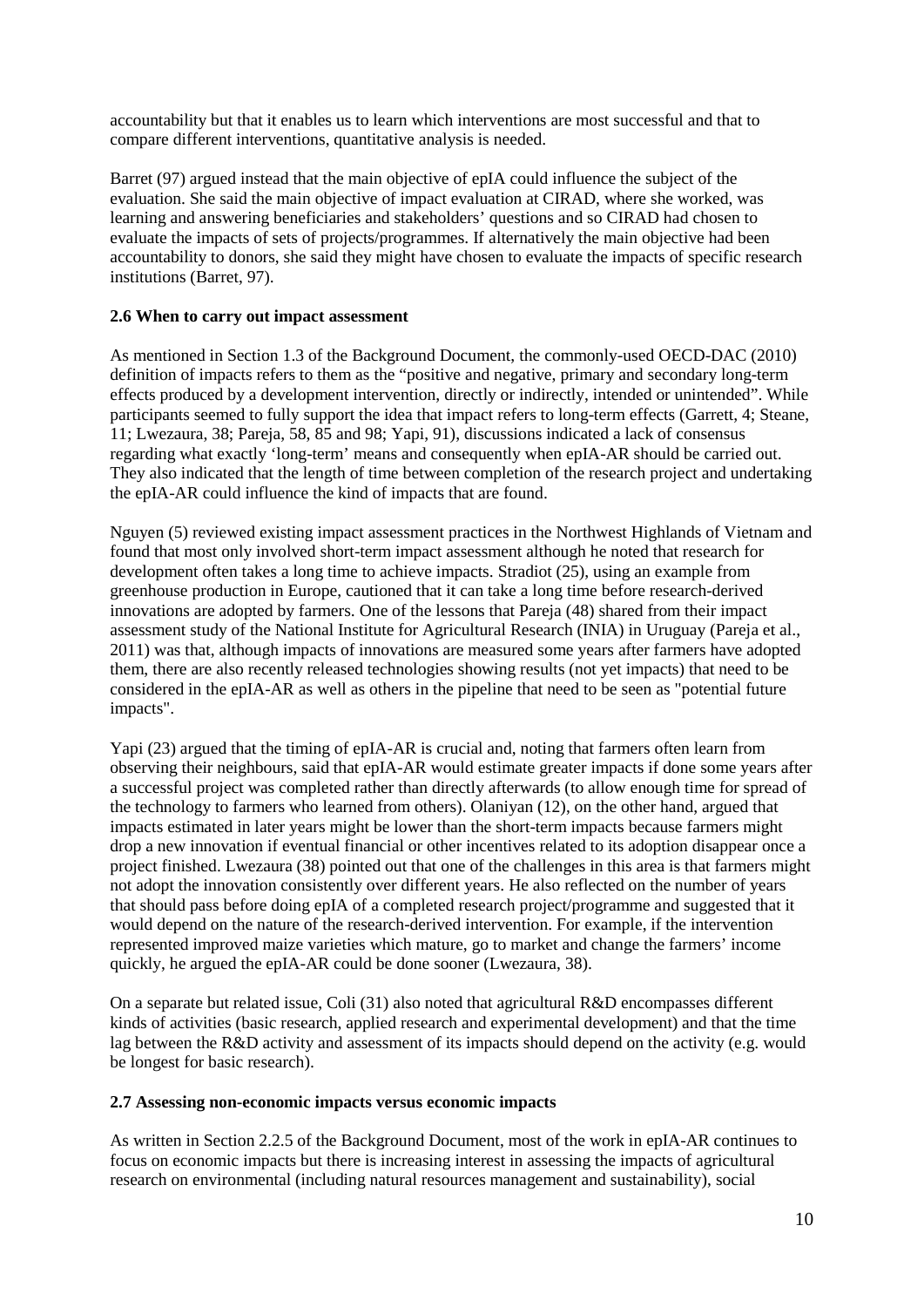(including poverty and hunger alleviation), government policy and other non-economic dimensions, although these assessments can represent considerable data and methodological challenges.

Discussions in the conference backed this up. Several participants underlined that, in addition to economic impacts, there is also the need to assess the impacts on the non-economic dimensions and they described some of the initiatives that had taken place and approaches used to assess the noneconomic impacts. The strengths and weaknesses of using the sustainable livelihoods approach for epIA-AR, encompassing both the economic and non-economic impacts within a single holistic framework, were also described.

The importance of assessing the impacts of agricultural research on economic indicators was underlined on several occasions (e.g. Yapi, 22; Pareja, 55; Khatiwada, 60). Weeraratna (26) and Nguyen (5, 65) noted that the current focus of epIA-AR studies was on economic impact but called for more emphasis on the other dimensions, because current practices tended to "ignore human, social, physical and natural impacts" (Nguyen, 5). According to Pareja (48, 66) it is, however, much simpler to assess economic than social and environmental impacts because, firstly, indicators of economic impacts are easy to identify and have been standardized whereas limited work has been done on developing reliable and measurable indicators of social and environmental impacts and, secondly, reliable data on these latter dimensions are not available or difficult to collect. He urged therefore that a menu of indicators should be developed and made available to agricultural research institutions to measure the economic, social and environmental impacts resulting from their innovations.

He later described the approach and indicators used to assess the social (Pareja, 85, 89) and institutional (Pareja, 99) impacts of agricultural research by INIA in Uruguay (Pareja et al., 2011). To assess the social impacts, three aspects were prioritized: the connection between INIA's decision makers and staff and the final users of its products; the perception of technology adopters about social changes related to the technologies; and the perception of INIA's researchers about the social impacts of their research (Pareja, 85). Regarding institutional impacts, Pareja (99) noted that research interventions might result in new or improved farmer organizations, as was documented in the INIA study, and that the sustainability of such new farmer organizations was often underestimated.

In order to encompass both the economic and non-economic impacts within a single holistic framework, Nguyen (5, 65) noted that there had been discussion about using the sustainable livelihoods framework to assess the impacts of agricultural research for development. He described the advantages and strengths, as well as some limitations and challenges, to adopting the framework for impact assessment (Nguyen, 65). Pareja (66) agreed that the framework could be used for this purpose but emphasized that consideration had to be given to the limitations mentioned by Nguyen (65) as well as additional ones. Zaal (73) recognized all of these limitations and described how partners in Burkina Faso, Ghana and the Netherlands had tried to develop a systematic way to address these limitations through a method called Participatory Assessment of Development (PADev).

## **2.8 Three specific methodological issues: Social network analysis, selection bias and criteria for choosing case studies**

Three specific methodological issues were discussed in some detail during the conference.

The first was the merit of social network analysis (SNA) as a tool in epIA-AR, where participants expressed divided opinions. As described by Stigler (72), SNA analyses the links between individuals in a network, usually through network maps and various indices of clustering and concentration, centrality and power within the network. Perez (96) provided a clear illustration of how SNA might be applied in a practical farming situation. While recognizing its benefits for documenting the quality and quantity of interactions between stakeholders, Stigler (72, 88) was not convinced about its merits for epIA because of its unclear relevance to achieving impacts; the availability of cheaper and easier alternatives; and its static approach. In response, Affognon (78) argued it could be very helpful for epIA-AR, as knowledge and information dissemination are important for agricultural productivity and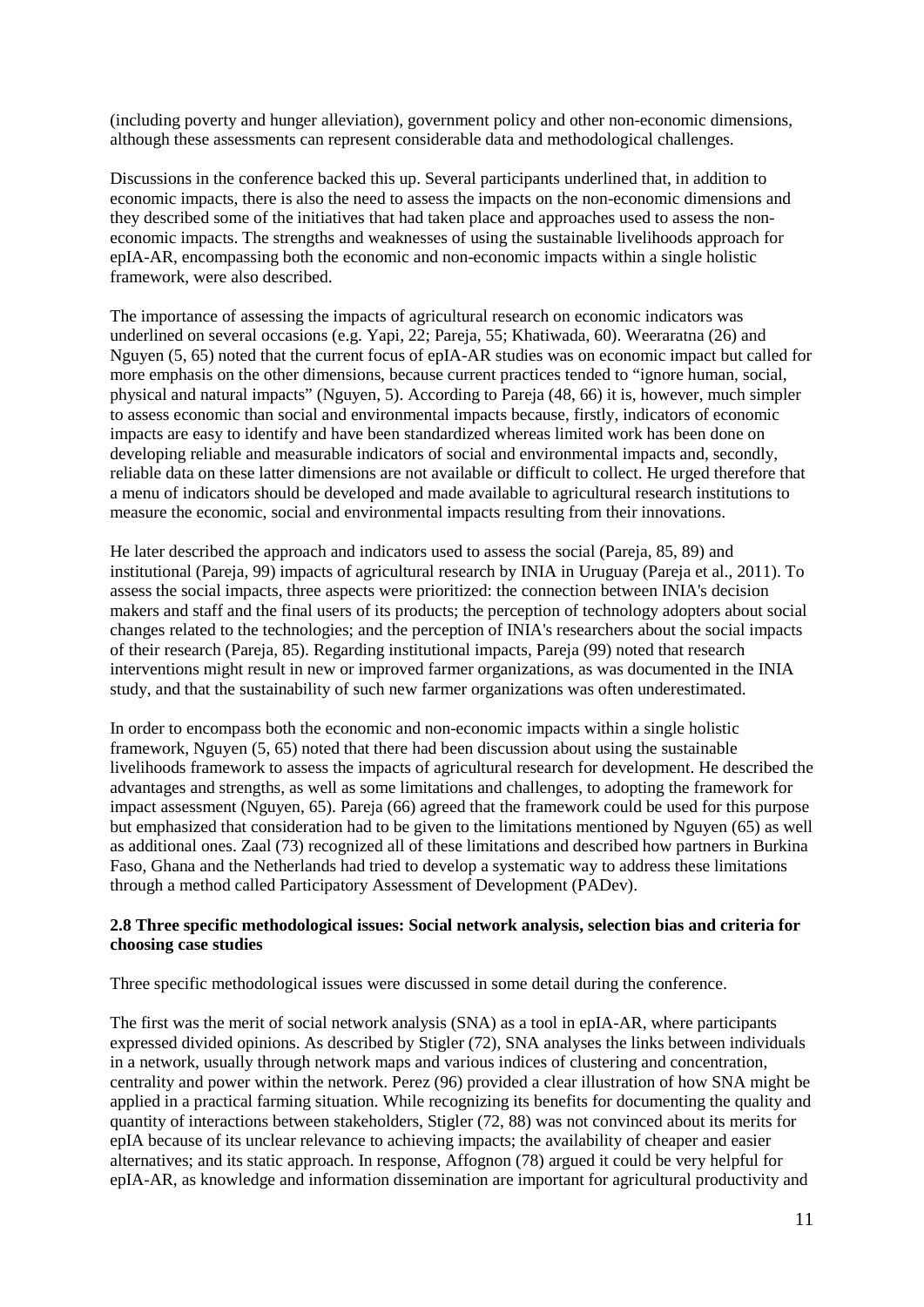rural incomes. Perez (90) similarly thought it was very useful for epIA, as it can be used to document the diversity and types of interactions between stakeholders. Slavova (104), on the other hand, was not convinced about its usefulness as she had concerns about the reliability of the data used and the relevance of SNA results to the creation and diffusion of innovation. She also argued that less sophisticated methods could be used to understand relationships in a network. Marquardt (49) was potentially interested in using SNA and Garrett (77) noted that people at a university in the United States were using it as a tool for epIA. The possibilities of using electronic fora to overcome problems of costs and of being static were discussed by Garrett (77) and Stigler (88).

The second was the appropriate quantitative method to apply when there is 'selection bias'. As described in Section 2.2.1 of the conference Background Document, when farmers themselves decide whether to adopt a research-derived innovation there may be selection bias because the farmers who decide to adopt might be different from those who do not. Several quasi-experimental methods exist to deal with selection bias, including propensity score matching (PSM). Ba (13) described a project in Senegal for which she was planning to carry out an epIA-AR, where new farming techniques had been introduced and the farmers themselves had decided whether to adopt them, and she asked whether PSM was the most suitable method to use to deal with selection bias. In response, participants described the theoretical background and weaknesses of PSM and proposed a number of alternative quantitative methods they considered to be more suitable (Stevenson, 14; Suryadarma, 64 and 70; Bonou, 81). Stigler (15) also suggested how qualitative methods might be used to support the quantitative methods e.g. to investigate the kind of selection bias introduced and the variables that might be recorded to adjust for it.

The third related to the appropriate criteria used to choose case studies for epIA-AR. Midmore (20) was concerned that, when deciding which case studies to analysis for epIA-AR, researchers might be tempted to choose ones they found interesting and which supported hypotheses they believed to be true. He said there was certain evidence of this bias from the international relations field and proposed that in evaluating the impacts of agricultural science research, there should be an active search for negative case studies to balance the selection of positive ones. In response, Garrett (29) recommended that, to control for bias, all cases should be recorded and that selection of case studies should then be at random. Stigler (44) reported the views of Walker et al. (2008) who argued instead that, because most agricultural research projects had little or no impacts while a minority had major success, random selection of case studies was not appropriate and that it was better to document key success stories.

In choosing a sample of case studies for analysis, Stigler (44) pointed out that a key consideration was whether the aim was to generalize from the results to other contexts or simply to identify the lessons learned etc. from those particular case studies. Barret (97) said that CIRAD was planning to select 12 case studies from 60 but she did not indicate the selection criteria that would be used. She noted that an important issue to consider was whether to use a standardized epIA-AR methodology for all of them or a set of methods to adapt to the diversity of the different case studies. Fawki (106) proposed that a case study databank be established, describing the methodologies, key factors and weak points for each one, which could be used to get an overview of approaches that might be applicable for a specific case study. Olapede (52), supported by Fawki (106), suggested that systematic reviews and meta-analysis were two important tools that could be used to critically examine the variable results that might emerge from analysis of different case studies.

#### **2.9 Lack of resources and capacities to carry out impact assessment**

Several messages in the conference bemoaned the lack of resources and capacities for epIA-AR and that the subject area was not given sufficient importance by researchers and research institutions.

Nasar (17) argued that there are a substantial number of multi-institutional and multinational agricultural research programmes which are competently monitored in most cases but that very little attention or funding is granted to their epIA-AR. He also suggested that expertise to carry out welldefined and statistically valid epIA was largely absent and that FAO and governments should establish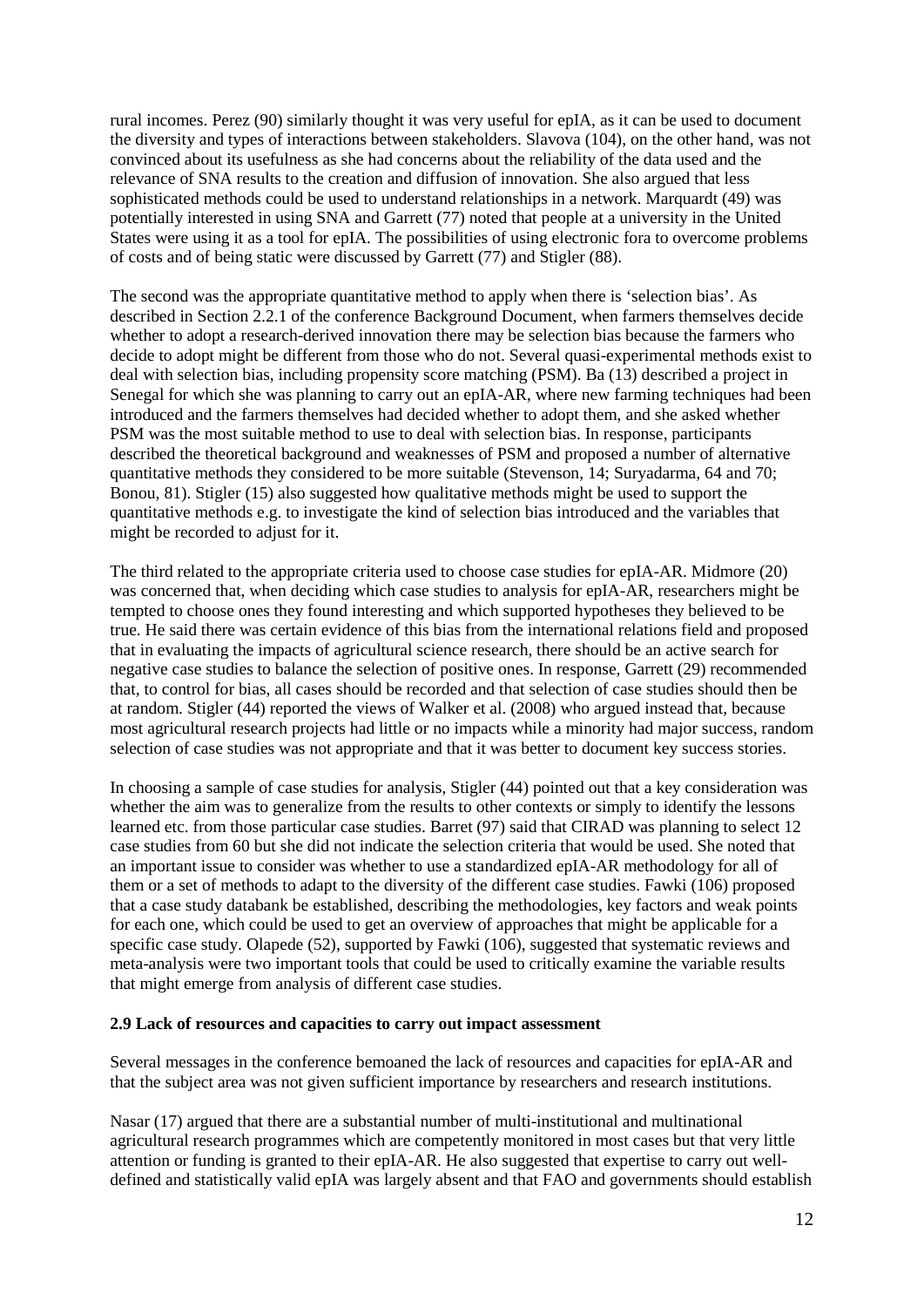independently functioning institutions with expertise in epIA to assist. Similarly, Babu (93) maintained that the capacity for conducting impact assessment was grossly missing, and not fully recognized and appreciated. The need for training in use of specific epIA methodologies was underlined by Ba (13) and Garrett (37).

In developing countries, participants noted that lack of research funding (Sheikh, 59; Yakubu, 75) and institutional/infrastructural weaknesses [Alkhazraji (71), supported by Yakubu (75) and Mukoyi (87)], made it difficult to evaluate agricultural research. From her experiences in research projects for small farmers, Mfegue (32) stated that epIA-AR is often omitted or, if included in the project package, its allocated time tends to be cut for different reasons, such as scientists wishing to implement new projects. Nguyen (18) noted that resources allocated to impact assessment were often limited, which could restrict the full participation of key stakeholders and beneficiaries in the epIA process because participatory sessions were often time-consuming and costly.

Garrett (37) argued that, for many people, evaluation is considered unimportant and something that has to be tolerated. In Nigeria, Yakubu (75) said the government does not prioritize evaluation of research output. Pareja (66) underlined the need to streamline the "evaluation culture" within research institutions as many still refuse to adopt a strict, evidence-based evaluation system of individual researchers, projects, programs and institutions.

From the large numbers of individuals who subscribed to the e-mail conference and from correspondence with many of them before and during the conference, the moderator's impression is that there is very large demand for clear and easily-accessible knowledge in the complex and fast evolving area of epIA-AR. This indicates that appreciation of the importance of impact assessment, as well as the demand for capacity development in this area, are both strong.

# **2.10 Other issues**

Sections 2.1 to 2.9 summarize discussions of the main issues that received most attention during the conference. A number of other specific issues relevant to epIA-AR were also briefly discussed, including:

- that in macro-level epIA-AR studies where research expenditure is the independent variable, it may be necessary to consider the relationship between public or private research funding when trying to attribute effects because the amount of public research funding might affect the amount of private research funding and vice versa (Coli, 31; Midmore, 82).

- whether epIA methods developed for one agricultural sector (crop, livestock, forestry, fishery or agro-industry) could be transferred to others, where Murimi (27) thought this was very possible while Muralidharan (103) expected for the forestry sector that, given the longer time horizon and specific issues involved (relevance to indigenous people, biodiversity and climate change), the methods used would differ compared to the other sectors. Arunachalam (42) wanted specific protocols for impact evaluation of seeds and planting materials of improved/local varieties.

- the use of total factor productivity or partial productivity measures in epIA-AR (Knickel, 19; Pareja, 55; Lele, 69) and the need to consider that all agricultural research initiatives result in capacity development, which can increase productivity independently of the specific results of the research initiative being evaluated (De Meyer, 67).

Several messages also considered how agricultural research could be improved to achieve greater impacts, for example through better research planning to ensure that research projects focus on the real needs and operational conditions of farmers or by changing the incentives for researchers so they prioritize achievement of impacts rather than development of new technologies or publication of scientific articles (Ntsefong, 6; Augustyn, 9; Tinsley, 10, 35 and 108; Lopez, 16; Stradiot, 25; Garrett, 29; Yapi, 51; Mukoyi, 87; Wolf, 94; Ragnekar, 109).

# **3. References, abbreviations and acknowledgements**